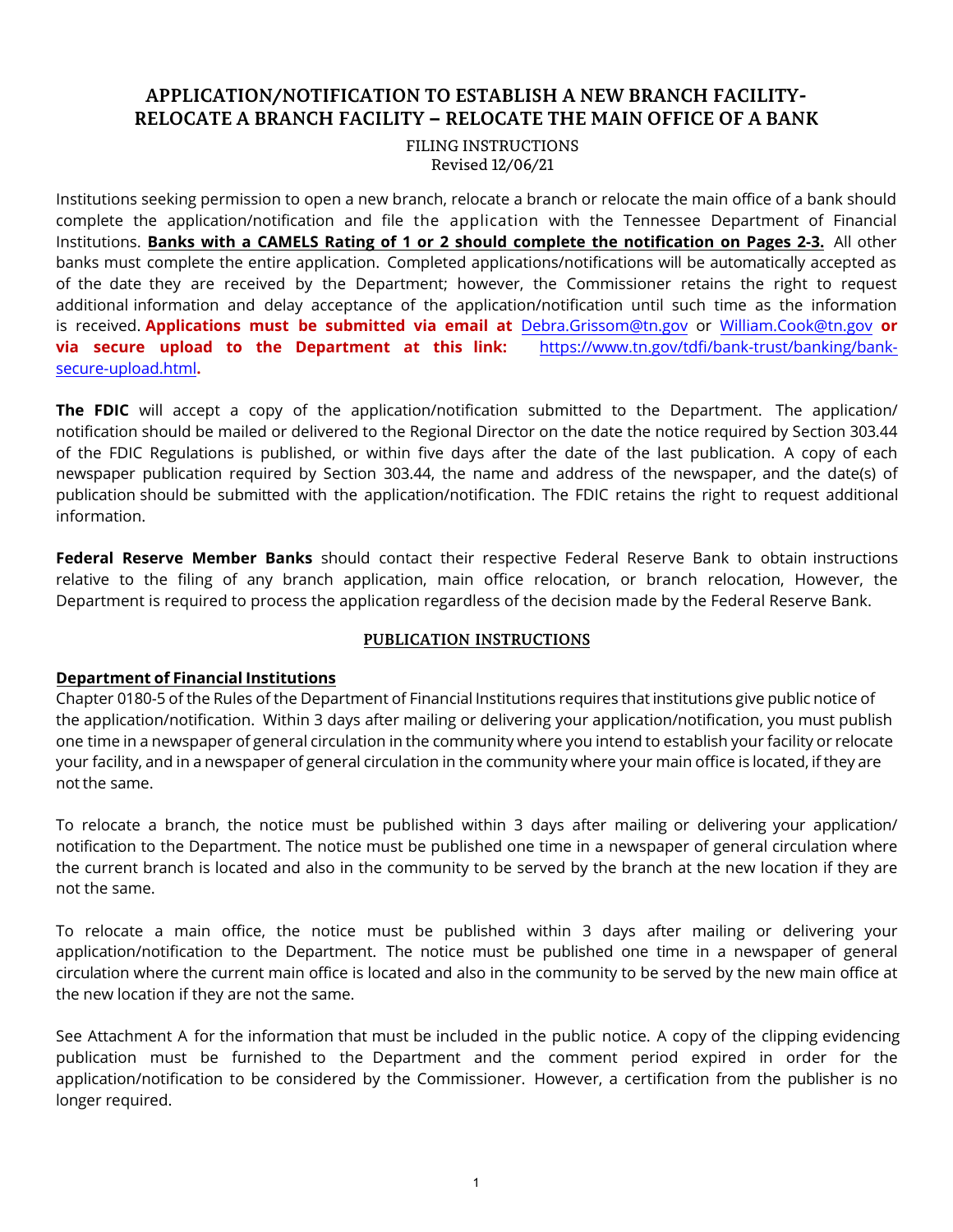### **Federal Deposit Insurance Corporation**

The public comment period is 15 days after the date of the last newspaper publication required. To establish or relocate a branch, the notice is to be published once. To establish a branch, the notice is to be published in the community in which the main office is located and in the community to be served by the branch. To relocate a branch, the notice is to be published in the community in which the branch is located.

To relocate the main office, the notice is to be published at least once each week on the same day for two consecutive weeks. It is to be published in the community in which the main office is currently located and in the community to which it is proposed the main office will relocate.

In the case of applications to relocate a main office or a branch, a copy of the required newspaper publication is to be posted in the public lobby of the office to be relocated for at least 15 days beginning on the date of the last published notice required.

Publication requirements to establish a branch provide that the notice shall be published once in a newspaper of general circulation in the community in which the main office is located and in the community or communities to be served by the branch. Comments and requests for hearings must be received by the FDIC within 15 days after the date of the last newspaper publication. A sample publication can be found at Attachment A.

### **Federal Reserve Member Banks**

Federal Reserve Member Banks should contact their respective Federal Reserve Bank to obtain instructions relative to publication notice requirements.

#### **FEES**

**\$300 for each facility must be submitted with the application/notification to the Department of Financial Institutions whether a branch, a relocation of a branch or relocation of a main office. The application fee should be paid by ACH, please email or call:** Debra Grissom, 615/741-5018 or [Debra.Grissom@tn.gov;](mailto:Debra.Grissom@tn.gov) or William Cook, 615/934-1891 or [William.Cook@tn.gov](mailto:William.Cook@tn.gov) for instructions regarding payment by ACH. The FDIC and Federal Reserve Banks do not require a fee for the establishment of a new branch, a relocation of a branch or relocation of a main office.

#### **NOTIFICATION**

The hereby makes application/notification to the Tennessee (name, street address, & city of institution's main office location)

Commissioner of Financial Institutions for:

| A new branch to be located at    |                          | in. |                          | in.                      |        |
|----------------------------------|--------------------------|-----|--------------------------|--------------------------|--------|
|                                  | street address           |     | city                     | state                    | county |
| a relocation of a branch from    |                          | to. |                          |                          |        |
|                                  | street/city/state/county |     | street/city/state/county |                          |        |
| to relocate the main office from |                          | to  |                          |                          |        |
|                                  | street/city/state/county |     |                          | street/city/state/county |        |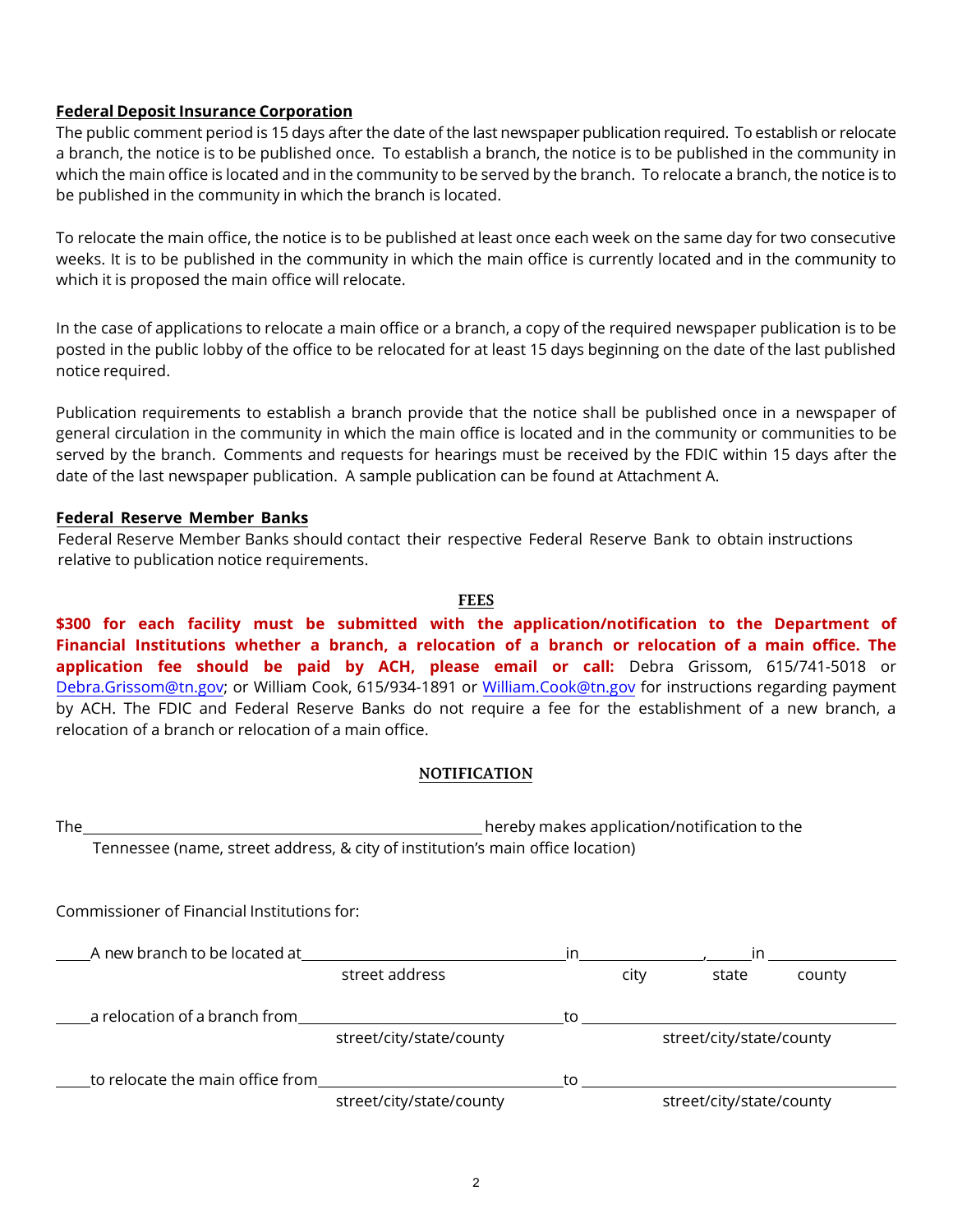| Public notice of the application/notification was made on                                                                                                                     |                      | /will be made on the set of the set of the set of the set of the set of the set of the set of the set of the s |
|-------------------------------------------------------------------------------------------------------------------------------------------------------------------------------|----------------------|----------------------------------------------------------------------------------------------------------------|
| 1. The institution hereby represents that its Tier One Capital Ratio is______% as of the date of the<br>application/notification.                                             |                      |                                                                                                                |
| 2. Estimated cost of fixed assets for the branch $\frac{1}{2}$ $\frac{1}{2}$ $\frac{1}{2}$ $\frac{1}{2}$<br>*If leased, please provide total cost to bank to build out space. | (building)<br>(land) | (Total)<br>(F&F)                                                                                               |
| If a relocation of a branch or a main office, please provide details of the bank's plans for the current branch or<br>main office location.                                   |                      |                                                                                                                |
| . Each constant for the head will have a consequence of the and officers the consequence of the local                                                                         |                      |                                                                                                                |

- 3. Bank premises for the bank will be cowned eased. [If leased, please provide a copy of the lease agreement.]
- 4. Estimated **new** expenses associated with opening the branch:

|                         | Year | Year $\lambda$ | Year 3 |
|-------------------------|------|----------------|--------|
| Occupancy Costs         |      |                |        |
| Personnel & Other Costs |      |                |        |

5. Comments on any changes in services to be offered, the community to be served, or any other effect the proposal may have on compliance with the Community Reinvestment Act.

6. Please provide the official name to be used by the branch

7. Please disclose details, including copies of any contracts or lease agreements, concerning any involvement in the proposal by an insider (a director, an officer, or a shareholder who directly or indirectly controls five (5) percent of any class of the applicant's outstanding voting stock, or the associates and interest of any such person) of the bank including any financial arrangements relating to fees, the acquisition of property, leasing of property and construction contracts. This includes property purchased at a prior date. It also applies to possible future involvement in this proposal including but not limited to paving, landscaping, supplying of materials, subcontracting work, and labor, or any other work on the branch. Fair market value comparisons should be included if applicable. If there is no insider involvement, please answer as not applicable.

The undersigned has the authority to submit this application/notification on behalf of the bank and the information provided herein is true and correct to the best of my knowledge and belief.

Date of Application/Notification

Name and Title

Email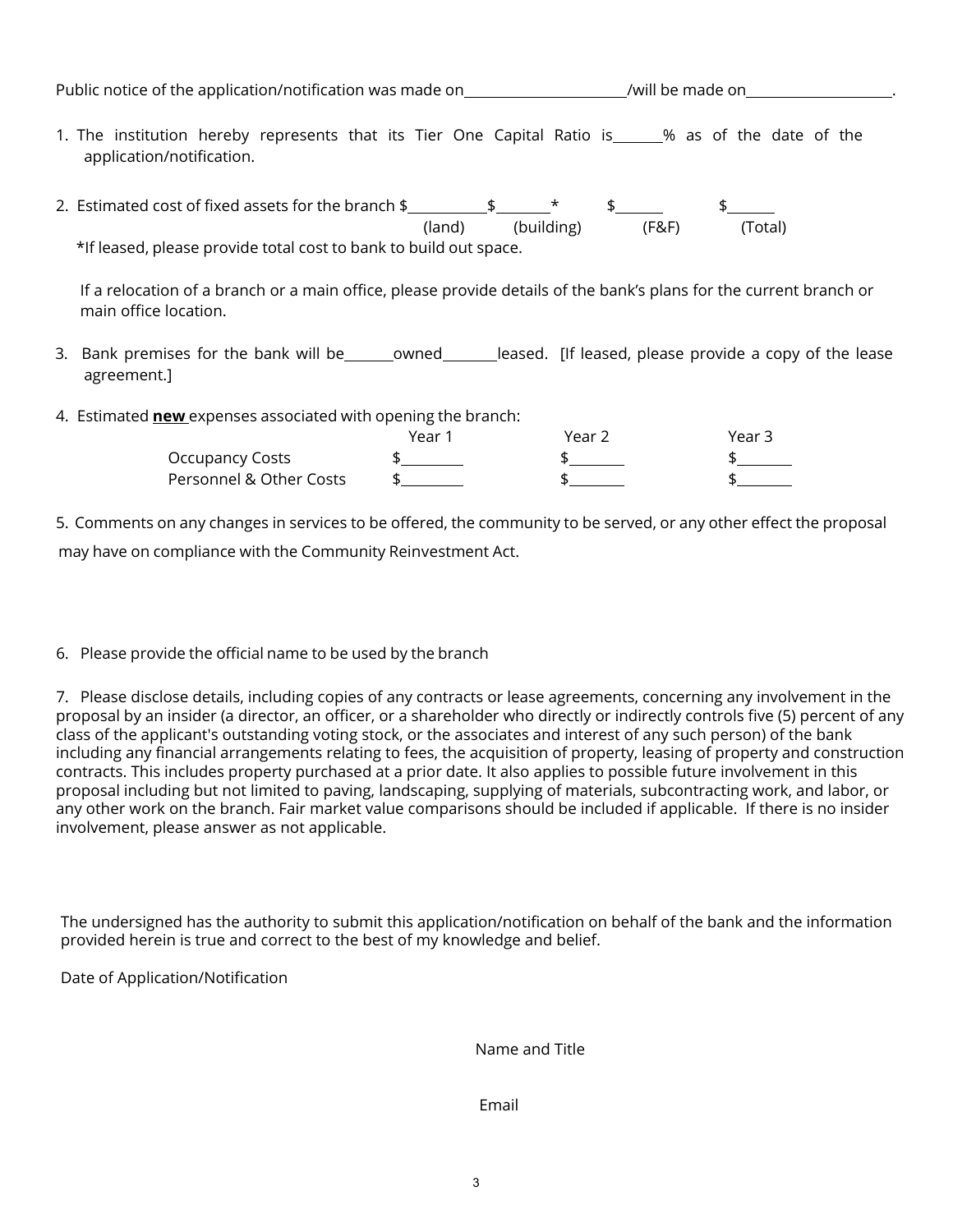# **Application Filing Requirements for all other banks in addition to information on Pages 2- 3.**

A) Provide the most recent month-end balance sheet statement for bank and holding company (if applicable).

B) The name of the proposed branch manager. Please include a resume and current credit report if the person is not currently employed with the bank.

C) A summary of all costs involved with the proposal. Please indicate what basis is used for these costs. Be sure to include land, building, furniture, fixtures, equipment, paving, commissions, fees, and other significant costs.

D) A copy of all contracts (lease agreements, options to purchase, construction contracts, etc.) executed in connection with the application. Fair market value comparisons should be included if applicable.

E) A Signed Resolution by the Board of Directors approving the projected total costs of the branch facility, proposed branch manager, and their agreement with needs assessment and site selection.

F) Income and Expense projections of the proposed branch and bank (including the branch) for three (3) years. Provide the basis for these assumptions.

G) Please provide branch-only and bank (including the branch) projections at year-end for each of the first full three years of operation as to total deposits, total assets and total loans. Include the basis for assumptions.

H) Please discuss details regarding where the bank stands in regard to hiring an architect, having plans drawn for the new building, various zoning and local ordinance requirements, employment of a general contractor and/or builder, and expenditures-to-date for site acquisition and site preparation work.

I) Discuss details of the bank's projected year-end capital ratios, annual dividends and debt service (if any) of the holding company during the next three years.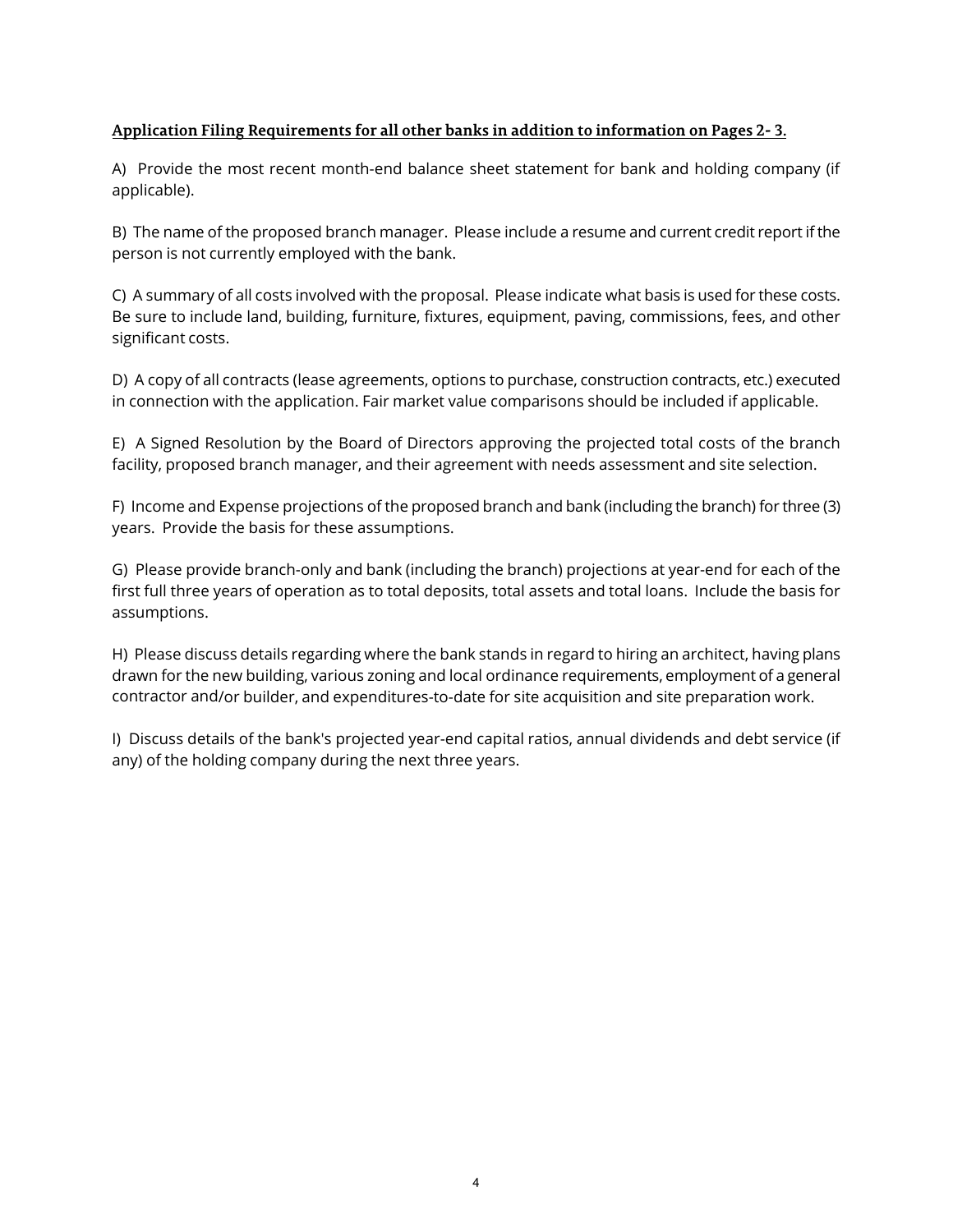# **ATTACHMENT A**

#### **FEDERAL DEPOSIT INSURANCE CORPORATION PUBLIC NOTICE REQUIREMENTS**

The public notice must contain the following information to meet FDIC requirements:

Notice is hereby given that the (name and location of institution) has made application/notification to the Federal Deposit Insurance Corporation for (subject matter of application/notification, including specific location).

Any person wishing to comment on this application/notification may file his or her comments in writing with the Federal Deposit Insurance Corporation at 600 North Pearl Street, Ste. 700, Dallas, TX 75201, not later than (insert closing date of the public comment period specified in the appropriate subpart of part 303). The nonconfidential portions of the application/notification are on file in the Area Office and are available for public inspection during regular business hours. Photocopies of information in the nonconfidential portion of the file will be made available upon request.

Name of Bank

President/CEO

# **TENNESSEE DEPARTMENT OF FINANCIAL INSTITUTIONS ("TDFI") PUBLIC NOTICE REQUIREMENTS**

The public notice for the Tennessee Department of Financial Institutions must contain the following information:

- a) The name and location of the institution;
- b) The street address, city, state and zip code of the proposed new branch;
- c) The date the application/notification was mailed/delivered to the Department;
- d) If the proposed branch will operate under a different name from the bank, the operational name must also be included in the public notice; and
- e) The notice must include the following statement:

"Any person wishing to comment on or protest this application/notification or any person having information which may have a bearing on the fitness of any of the organizers or proponents of this application/notification, may file comments with the Commissioner of Financial Institutions, Tennessee Tower, 26th Floor, 312 Rosa L. Parks Avenue, Nashville, Tennessee 37243, or telephone the Department of Financial Institutions at 615/741-5018 or submit comments by email to [Debra.Grissom@tn.gov](mailto:Debra.Grissom@tn.gov) or [William.Cook@tn.gov.](mailto:William.Cook@tn.gov) Written or telephonic notice must be made to the Commissioner within fifteen (15) days of this publication."